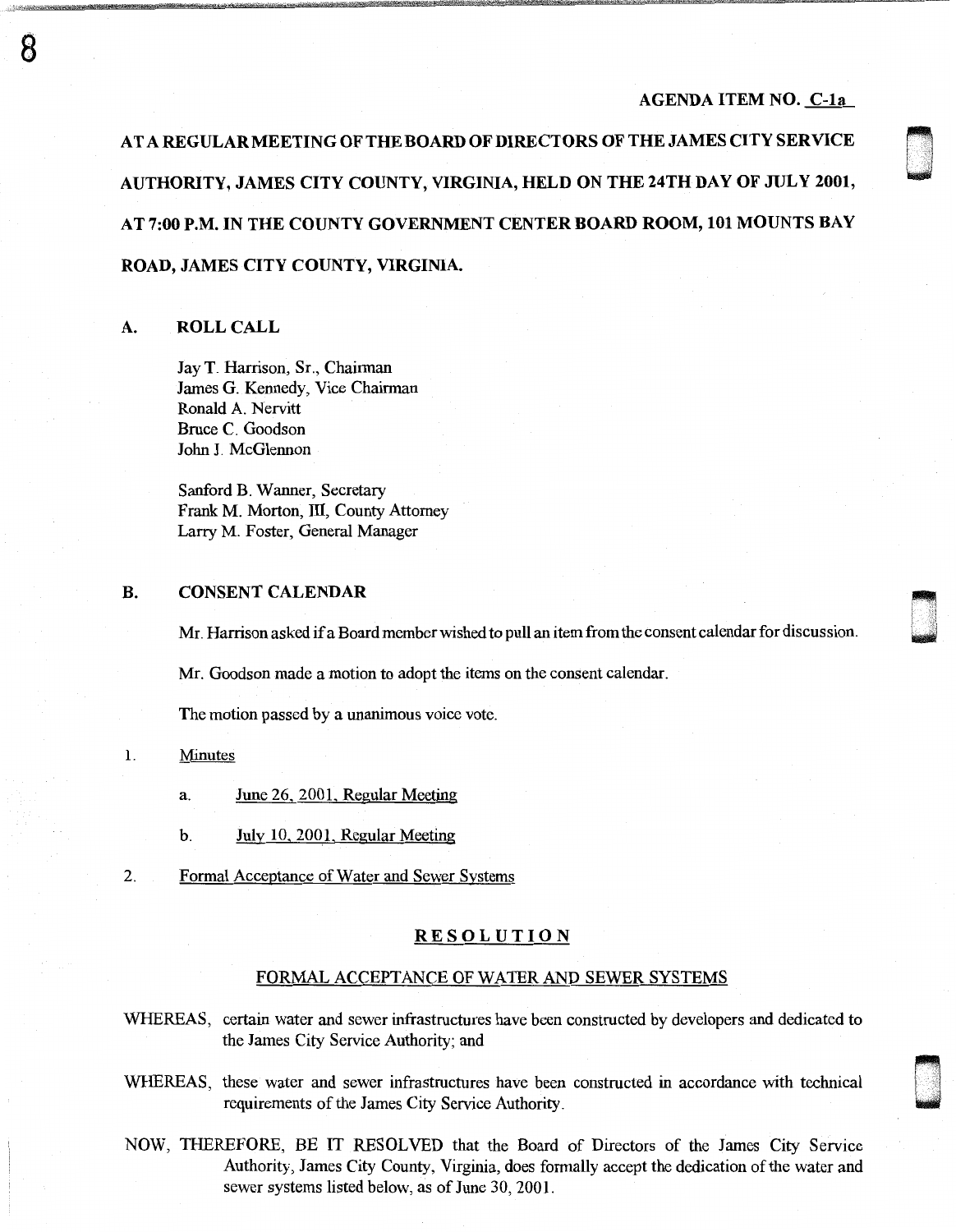| <b>Development</b>                                | <u>Value</u> |
|---------------------------------------------------|--------------|
| Brandon Woods - Phase 1                           | \$<br>38,150 |
| Brandon Woods - Phase 2, S. 1, 2, and 3           | 129,475      |
| Cromwells Ridge                                   | 68,350       |
| Food Lion - Williamsburg Crossing Shopping Center | 30,425       |
| Ford's Colony - Section 8A and 8B                 | 156,450      |
| Ford's Colony - Section 13A                       | 108,650      |
| Governor's Land - Cypress Isle                    | 58,375       |
| Governor's Land - River Reach C                   | 60,150       |
| Kings Way Road Extended                           | 39,800       |
| Lake Powell Forest - Section 1                    | 90,700       |
| Lake Powell Pointe                                | 168,100      |
| Landfall at Jamestown - Phase 3                   | 59,005       |
| Meadows - Section 5                               | 50,100       |
| Pointe at Jamestown - Section 1C                  | 95,500       |
| Powhatan Secondary - Section 5B                   | 65,125       |
| <b>Riverside Medical Office Building</b>          | 31,475       |
| Scott's Pond - Section 1A and 1B                  | 101,290      |
| Stonehouse - Section 4B                           | 97,300       |
| <b>Tidewater Physical Therapy</b>                 | 13,150       |
| Vineyards at Jockey's Neck - Phase 3              | 39,900       |
|                                                   |              |
| Total - Water                                     | \$1,501,470  |
|                                                   |              |
| Sewer Dedications:                                |              |
| Development                                       | <b>Value</b> |
|                                                   |              |
| Brandon Woods - Phase 1                           | \$<br>33,186 |
| Brandon Woods - Phase 2, S. 1, 2, and 3           | 134,265      |
| Food Lion - Williamsburg Crossing Shopping Center | 17,550       |
| Ford's Colony - Section 8A and 8B                 | 291,630      |
| Ford's Colony - Section 13A                       | 220,182      |
| Governor's Land - Cypress Isle                    | 29,310       |
| Governor's Land - River Reach C                   | 79,818       |
| Lake Powell Forest - Section 1                    | 104,210      |
| <b>Lake Powell Pointe</b>                         | 207,320      |
| Landfall at Jamestown - Phase 3                   | 44,425       |
| Meadows - Section 5                               | 100,160      |
| Pointe at Jamestown - Section 1C                  | 109,409      |
| Powhatan Secondary - Section 5B                   | 82,340       |
| <b>Riverside Medical Office Building</b>          | 68,646       |
| Scott's Pond - Section 1A and 1B                  | 120,232      |
| Stonehouse - Section 4B                           |              |
|                                                   |              |
|                                                   | 119,584      |
| <b>Tidewater Physical Therapy</b>                 | 34,188       |
| Vineyards at Jockey's Neck - Phase 3              | 19,350       |
| Total - Sewer                                     | \$1,815,805  |

 $\mathbb{Z}_2$  -  $\mathbb{Z}$  -

y V

9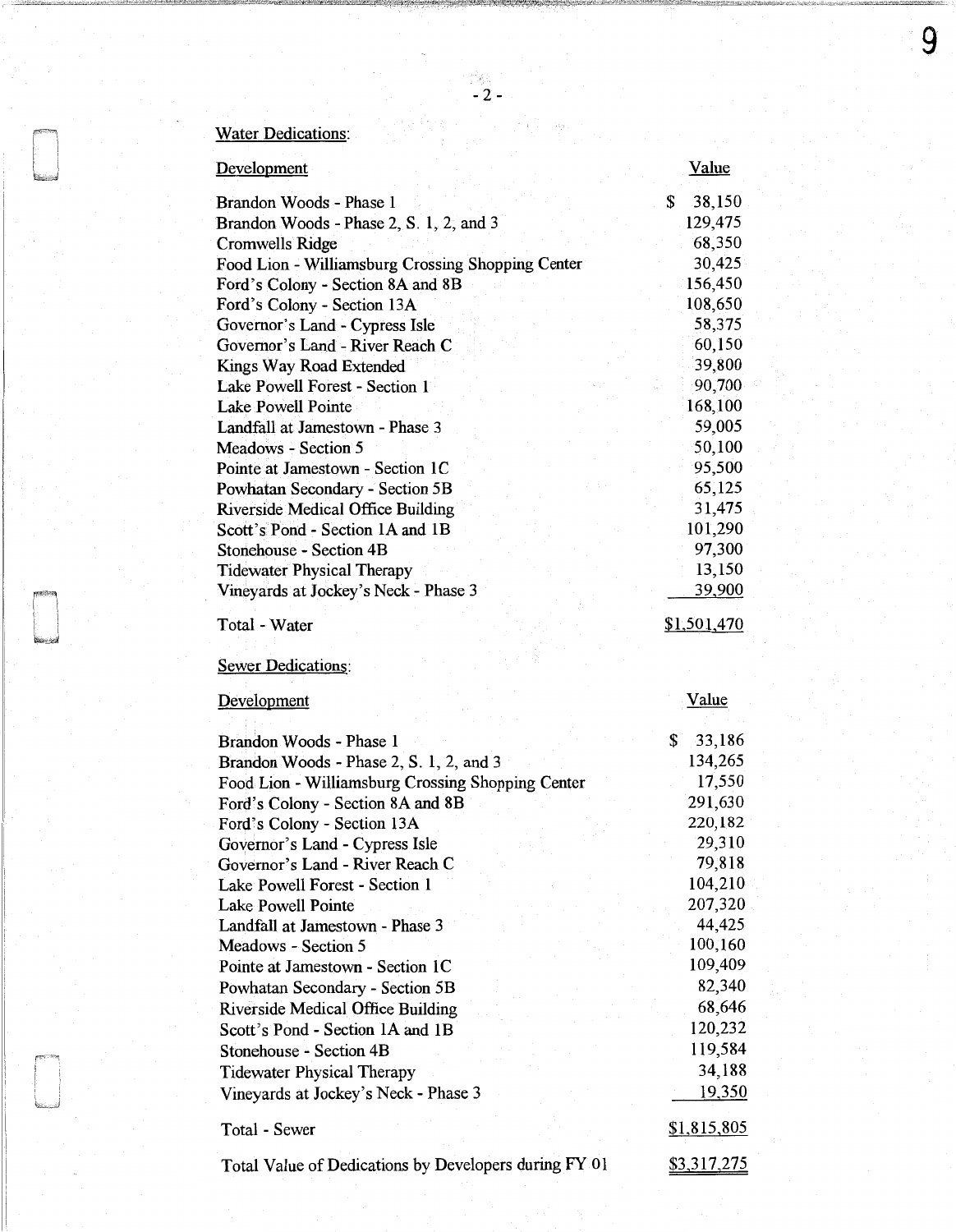#### 3. Budget Amendment and Appropriation - James City Service Authority - FY 2002

# RESOLUTION

0 '

- 3 -

#### BUDGET AMENDMENT AND APPROPRIATION

# JAMES CITY SERVICE AUTHORITY - FY 2002

- WHEREAS, the Secretary prepared a proposed budget for the fiscal year beginning July 1, 2001, and ending June 30, 2002 which included an administrative omission for \$65,000 for contractual services; and
- WHEREAS, the Board of Directors adopted said budget on July 24, 2001; and
- WHEREAS, the Secretary has prepared a proposed Budget amendment and appropriation for contractual services of \$65,000.
- NOW, THEREFORE, BE IT RESOLVED by the Board of Directors of the James City Service Authority, James City County, Virginia, that the following amendments are hereby made to the FY 2002 Budget:

Water Fund:

| Increase Contractual Services | \$30,000   |
|-------------------------------|------------|
| Decrease Transfer to CIP      | (\$30,000) |

Sewer Fund:

| Increase Contractual Services | \$35,000     |
|-------------------------------|--------------|
| Decrease Transfer to CIP      | $(\$35,000)$ |
|                               |              |

Capital Improvements Program:

| Decrease CIP Revenue         |  | \$65,000     |
|------------------------------|--|--------------|
| Decrease Water Supply Escrow |  | $(\$65,000)$ |

# C. BOARD REQUESTS AND DIRECTIVES

Mr. Kennedy requested an update on the water consumption.

Mr. Foster stated that the average water consumption rate is about 5 million gallons per day. Mr. Foster also stated that the tank levels drop dramatically between 5 and 8 a.m., but are able to be replenished by noon.

# D. ADJOURNMENT

Mr. Nervitt made a motion to adjourn.

10